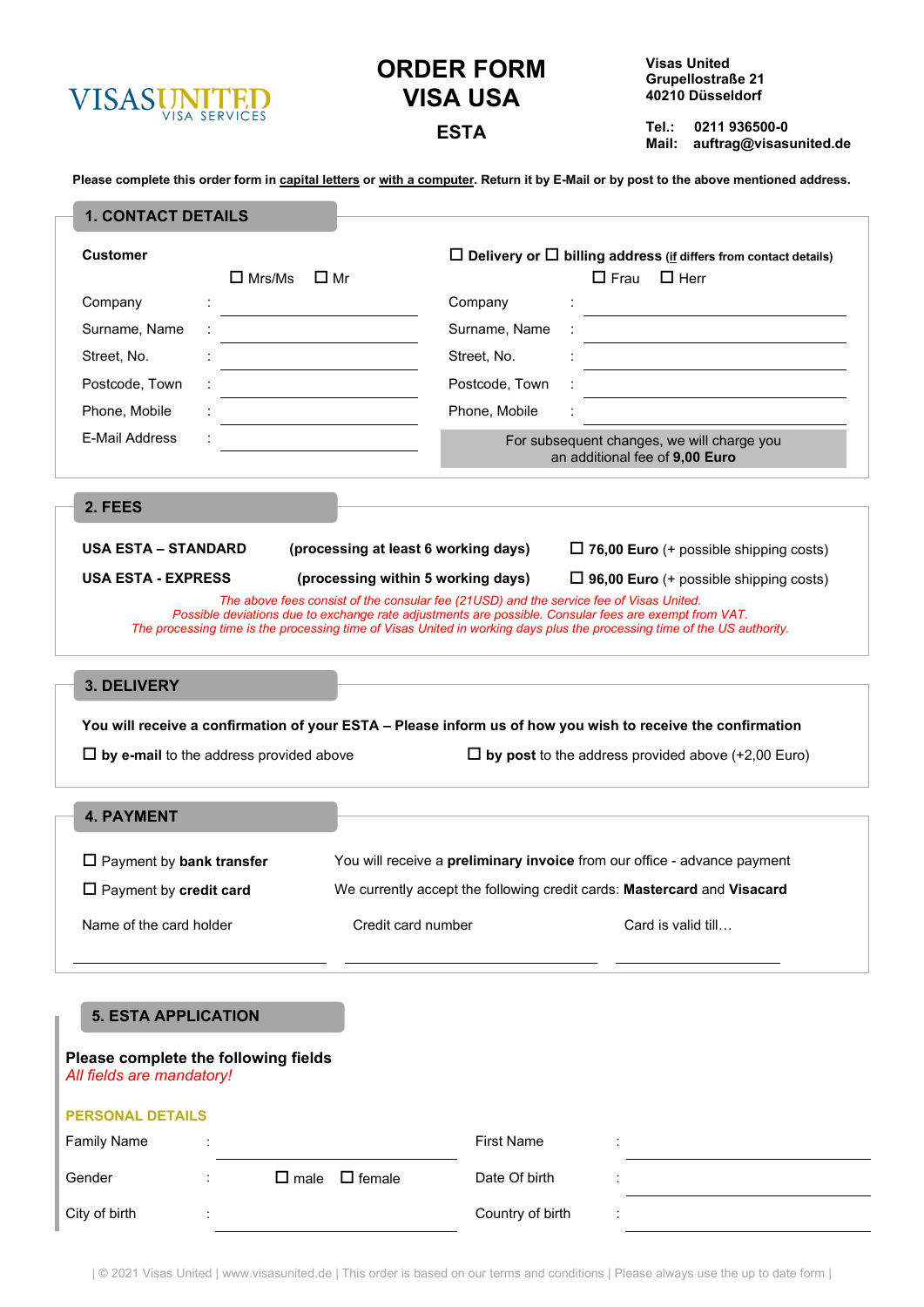| <b>TRAVEL DOCUMENT</b> |                      |                                                    |  |  |  |
|------------------------|----------------------|----------------------------------------------------|--|--|--|
| Passport number        | $\cdot$              | Nationality                                        |  |  |  |
| Date of issue          |                      | Date of expire                                     |  |  |  |
| Issuing country        | $\ddot{\phantom{a}}$ | Identity card<br>number (only if<br>you have one!) |  |  |  |

# **PERSONAL INFORMATION (NATIONALITY)**

| Are you now, a citizen or national of any other country?                                              | $\square$ YES, further details<br><b>NO</b><br>П.                                                                         |  |  |  |  |  |
|-------------------------------------------------------------------------------------------------------|---------------------------------------------------------------------------------------------------------------------------|--|--|--|--|--|
| Country                                                                                               |                                                                                                                           |  |  |  |  |  |
| How did you acquire citizenship / nationality from this country?                                      |                                                                                                                           |  |  |  |  |  |
| $\Box$ through parents<br>$\Box$ by birth<br>$\Box$ naturalized                                       | $\Box$ Other                                                                                                              |  |  |  |  |  |
|                                                                                                       |                                                                                                                           |  |  |  |  |  |
| Have you ever been a citizen or national of any other country?                                        | □ YES, further details<br>NO.<br>0                                                                                        |  |  |  |  |  |
| Country                                                                                               | Citizen since                                                                                                             |  |  |  |  |  |
| Citizen till                                                                                          | Indicate the date from when to when you have been a citizen of<br>another country / in possession of another nationality! |  |  |  |  |  |
|                                                                                                       |                                                                                                                           |  |  |  |  |  |
| Are you known under other names or pseudonyms?<br>(stage names, names before marriage, name change, ) |                                                                                                                           |  |  |  |  |  |

*Indicate whether you are known by other names or aliases by selecting yes or no. Indicate up to 10 other names or aliases by which you are known if you answered yes to this question.*

| <b>Nachname</b>              |                                                                    | Vorname |                                       |  |
|------------------------------|--------------------------------------------------------------------|---------|---------------------------------------|--|
| travel by any other country? | Have you ever been issued a passport or national identity card for |         | $\Box$ YES, further details $\Box$ NO |  |

□ YES, further details... □ NO

| Country of issue | Document type          |  | $\Box$ Passport $\Box$ National Ident. Card |
|------------------|------------------------|--|---------------------------------------------|
| Document numer   | <b>Expiration Year</b> |  |                                             |

# **YOUR CONTACT ADDRESS**

| Street, No. | City         |  |
|-------------|--------------|--|
| Postcode    | State        |  |
| Country     | Phone number |  |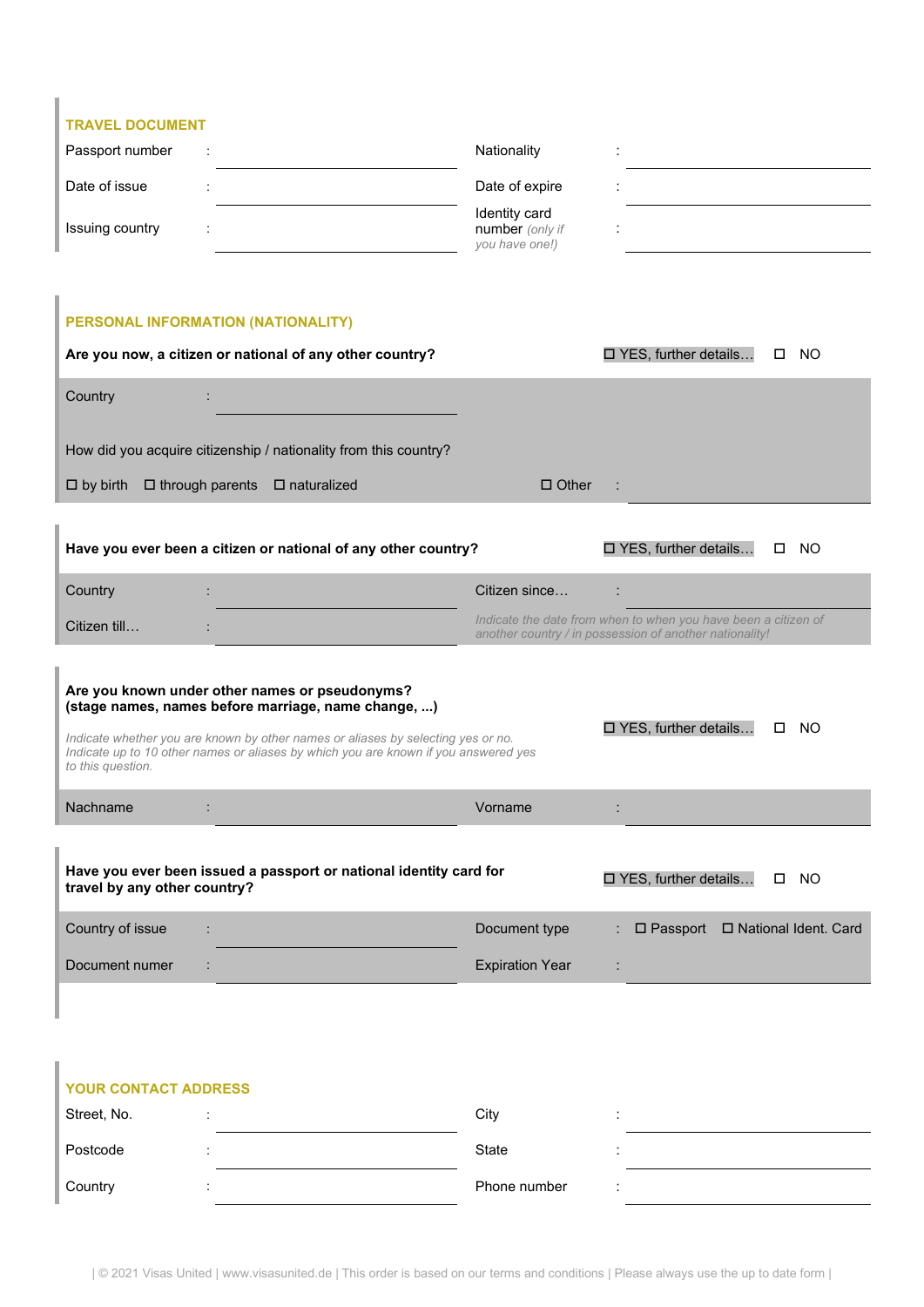#### **SOCIAL MEDIA** *(This information is mandatory since 2021!)*

**Please enter information related to your online social media presence for the past five years. Enter information related to your online presence, including the types of online platforms, applications, and websites you use to communicate, share information, and interact with other users, as well as the username(s) associated with those accounts.**

*Examples: Facebook, LinkedIn, Twitter, Instagram, ASKfm, Flickr, GitHub, JustPaste.it, Tumblr, Twitter, VKontakte (VK), YouTube, TikTok, other social media apps/websites/portals....*

| Name of network | - 11       | User name                                                                                                                                                                                                                           | ٠       |  |
|-----------------|------------|-------------------------------------------------------------------------------------------------------------------------------------------------------------------------------------------------------------------------------------|---------|--|
| Name of network | $\sim 100$ | User name                                                                                                                                                                                                                           | $\cdot$ |  |
| Name of network | - 11       | User name                                                                                                                                                                                                                           | $\cdot$ |  |
| Name of network | ÷          | User name                                                                                                                                                                                                                           | $\cdot$ |  |
|                 |            | $\overline{a}$ , and the contract of the contract of the contract of the contract of the contract of the contract of the contract of the contract of the contract of the contract of the contract of the contract of the contract o |         |  |

*If you have other social media accounts, please list them below on an extra page or let us know by e-mail!* 

#### **GE MEMBERSHIP**

| Are you a member of the CBP Global Entry Program? | $\Box$ YES, further details $\Box$ NO |  |
|---------------------------------------------------|---------------------------------------|--|
| PASS ID/Membership number                         |                                       |  |

#### **OCCUPATIONAL ACTIVITY** *(retirees/job seekers indicate former employer, students indicate educational institution)*

#### **Do you have your current or former employer? Provide the name of your current employer (the company or organization you work for).**

*If you are not currently employed, provide the name of your previous employer. You may also indicate SELF EMPLOYED, STUDENT, CHILD, HOUSEWIFE, PARENT, or other appropriate description of your employment status.*

| <b>Employer Name</b> | ÷                 | Street, No.  |  |
|----------------------|-------------------|--------------|--|
| Postcode, City       |                   | <b>State</b> |  |
| <b>Phone Number</b>  | ٠<br>$\mathbf{r}$ | Job title    |  |

□ YES, further details... □ NO

| DETAILS OF PARENTS (Details to be provided even if passed away. If you don't know your parents, enter UNKNOWN) |                          |  |  |  |  |  |
|----------------------------------------------------------------------------------------------------------------|--------------------------|--|--|--|--|--|
| Family Name<br>Mother                                                                                          | <b>First Name Mother</b> |  |  |  |  |  |
| Family Name<br>Father                                                                                          | <b>First Name Father</b> |  |  |  |  |  |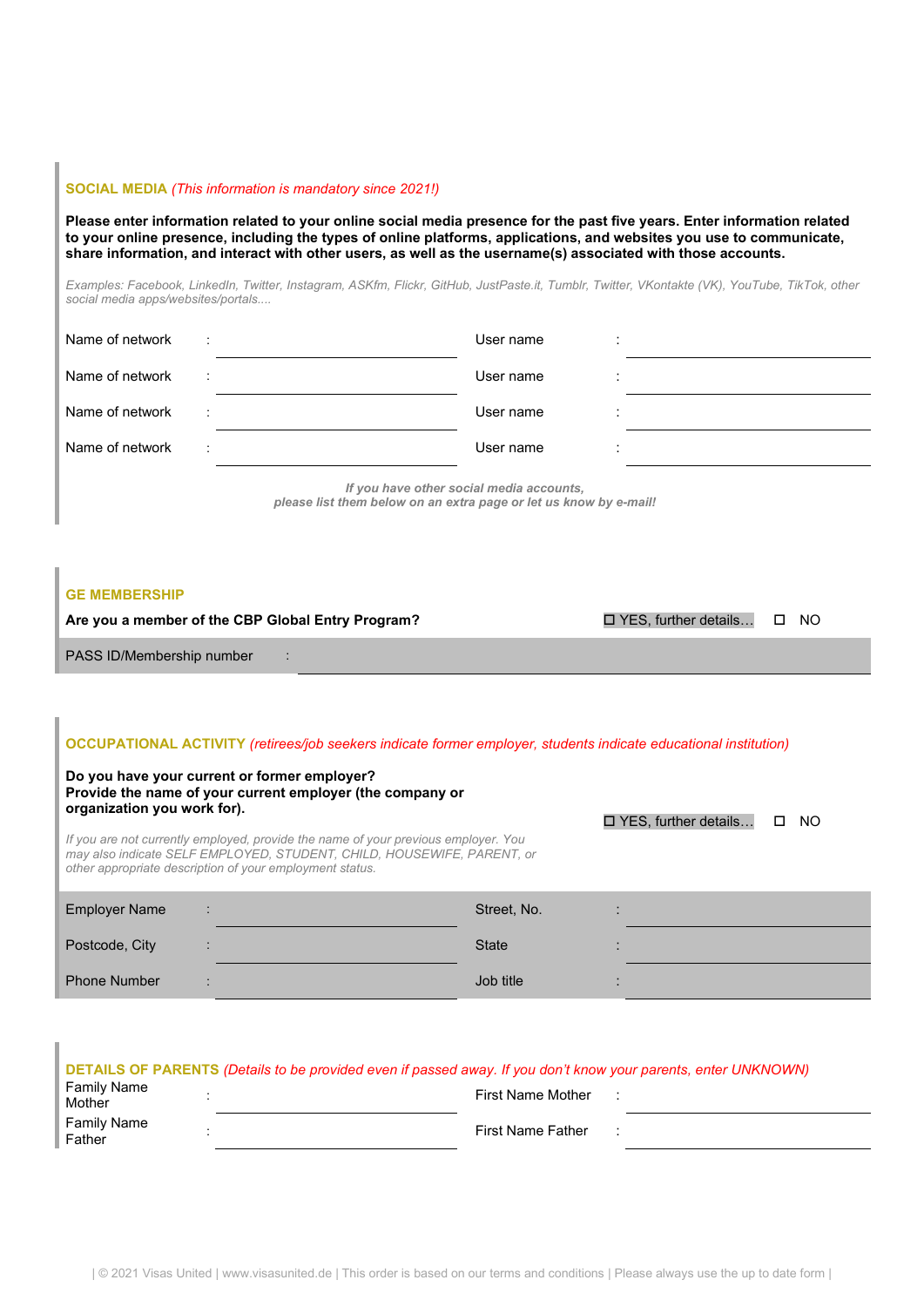## **TRAVEL INFORMATION**

#### **Is your travel to the US occurring in transit to another country?**

*The contact person can be a friend, a relative or a business partner. If you do not have a contact person in the U.S., please provide the name, address and phone number of the place where you will be staying, for example, the name of the hotel. You can also indicate UNKNOWN if you have not booked a hotel yet. \*But still indicate the city and state you plan to visit! If you are visiting more than one place, please indicate the first place you will visit in the US or where you will enter.*

YES NO, further details…

| Contact Person /<br>Name of Hotel | Street, No.  |  |
|-----------------------------------|--------------|--|
| City*                             | State*       |  |
| Postcode                          | Phone number |  |

## **EMERGENCY CONTACT**

*Enter your emergency contact, which may be someone inside or outside the U.S., such as a family member, friend, or business associate. If the person does not have an email address, please enter in the UNKNOWN field.*

| <b>Family Name</b>  | First Name     |  |
|---------------------|----------------|--|
| <b>Phone Number</b> | E-Mail address |  |

## **SECURITY QUESTIONS**

| Do you suffer from a physical or mental disorder, are you addicted to drugs, or do you<br>currently have any of the following diseases (communicable diseases are listed under<br>Section 361(b) of the Public Health Service Act): Cholera, diphtheria, tuberculosis<br>(contagious), plague, smallpox, yellow fever, viral hemorrhagic fevers (including Ebola,<br>Lassa, Marburg, Crimean-Congo), severe acute respiratory illness that is communicable to<br>other persons and likely to result in death. | <b>D</b> YES | П  | NO. |
|---------------------------------------------------------------------------------------------------------------------------------------------------------------------------------------------------------------------------------------------------------------------------------------------------------------------------------------------------------------------------------------------------------------------------------------------------------------------------------------------------------------|--------------|----|-----|
| Have you ever been arrested or convicted of a crime that resulted in serious property<br>damage or serious harm to another person or an agency?                                                                                                                                                                                                                                                                                                                                                               | <b>D</b> YES | П  | NO. |
| Have you ever violated a law involving the possession, use or distribution of illegal drugs?                                                                                                                                                                                                                                                                                                                                                                                                                  | □ YES        | П. | NO. |
| Do you intend to engage in or have you ever engaged in terrorist activities, espionage,<br>sabotage, or genocide?                                                                                                                                                                                                                                                                                                                                                                                             | <b>D</b> YES | П  | NO. |
| Have you ever committed fraud or misrepresented yourself or others to obtain or help<br>others obtain a visa or entry into the United States?                                                                                                                                                                                                                                                                                                                                                                 | <b>D</b> YES | П  | NO. |
| Are you currently seeking employment in the United States or have you previously been<br>employed in the United States without prior authorization from the U.S. government?                                                                                                                                                                                                                                                                                                                                  | □ YES        |    | NO. |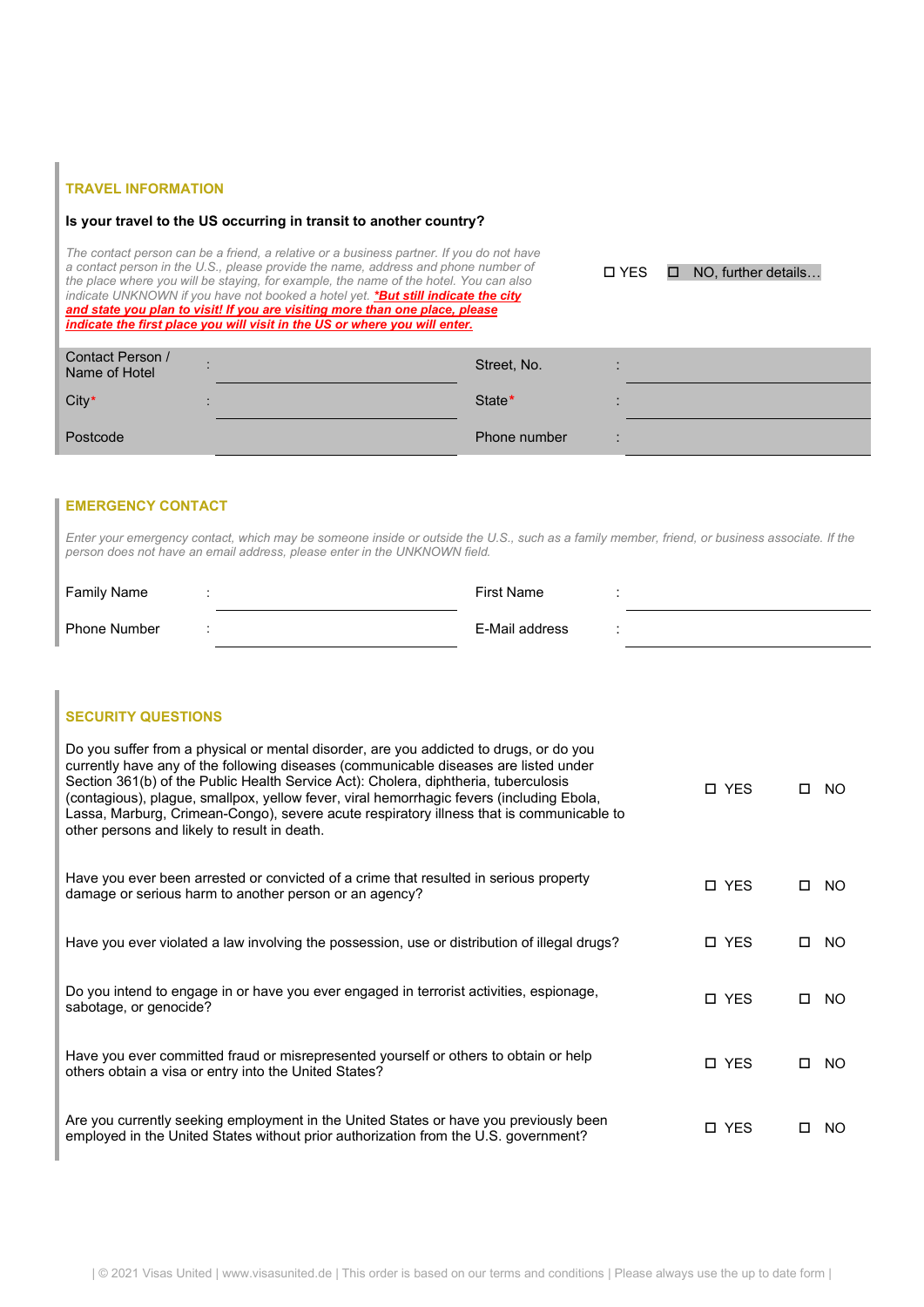| application for entry withdrawn at a U.S. port of entry? | Have you ever been denied a U.S. visa that you applied for on your current or a previous<br>passport, or have you ever been denied entry into the United States or had your |                             | <b>D</b> YES | NO.<br>п.  |
|----------------------------------------------------------|-----------------------------------------------------------------------------------------------------------------------------------------------------------------------------|-----------------------------|--------------|------------|
| When?                                                    |                                                                                                                                                                             |                             |              |            |
| Where?                                                   |                                                                                                                                                                             |                             |              |            |
| U.S. government?                                         | Have you ever stayed in the United States longer than the entry time allowed to you by the                                                                                  |                             | <b>D</b> YES | NO.<br>п   |
| on or after March 1, 2011?                               | Did you travel to or stay in Iran, Iraq, Libya, North Korea, Somalia, Sudan, Syria, or Yemen                                                                                |                             | □ YES        | NO.<br>l I |
| Country                                                  |                                                                                                                                                                             | <b>Arrival</b> (Month/Year) |              |            |
| <b>Depature</b> (Month/Year)                             |                                                                                                                                                                             | Reason of travel            |              |            |

#### **WAIVER OF RIGHTS AGAINST THE US AUTHORITY**

*I have read and understand that for the duration of my travel authorization obtained through ESTA, I hereby waive any rights to review or challenge a U.S. Customs and Border Protection officer's determination of my admissibility or to challenge any removal action resulting from an application for admission under the Visa Waiver Program, unless I have applied for asylum.*

*In addition to the above waiver, I agree, as a condition of any admission to the United States under the Visa Waiver Program, That the submission of biometric identifiers (including fingerprints and photographs) during processing upon arrival in the United States shall affirm my waiver of any rights to review or appeal a U.S. Customs and Border Protection officer's determination of my admissibility or to challenge any removal action resulting from an application for admission under the Visa Waiver Program, other than on the basis of an application for asylum.*

*I, the applicant, hereby certify that I have read or had read to me all of the questions and statements in this application and understand all of the questions and statements in this application. The answers and statements in this application are true and correct to the best of my knowledge.*

|                                                                                                                                         | <b>BUNDESREPUBLIK DEUTSCHLAND</b><br><b>ENTER USING PROVIDED AND A BUILDING</b>                                             |                             |                                                                         |         |
|-----------------------------------------------------------------------------------------------------------------------------------------|-----------------------------------------------------------------------------------------------------------------------------|-----------------------------|-------------------------------------------------------------------------|---------|
|                                                                                                                                         | Non Type Type :                                                                                                             | Kenie Code Code -<br>*****  | Flatsunger: Chinesport No. Parcelept of No.<br>COTXBOT47                |         |
|                                                                                                                                         | Надъявлен Буллавте. Non millomaganamer Nome of bitts: hom or вальзаное<br><b>AMUSTERMANN</b>                                |                             |                                                                         |         |
| PLEASE PASTE A COPY OF YOUR PASSPORT IN THIS BOX,                                                                                       | <b>MGABLER</b>                                                                                                              |                             |                                                                         |         |
|                                                                                                                                         | WITH WHICH YOU WILL TRAVEL TO THE USA                                                                                       |                             |                                                                         | 3<br>Ö) |
| <b>CO</b><br><b>TAN</b>                                                                                                                 | SPOUTSING CONTROLLED<br>Auto de llabaldeado.<br>12.08.1964                                                                  | 4 Genchinchi (Sett)<br>Sour | 5 - Staatsangehörigkeit - had crusely<br>Acabón a los<br><b>DEUTSCH</b> |         |
|                                                                                                                                         | Geburtent - Place of biffhis wea de nintennos<br><b>BERLIN</b>                                                              | *****                       |                                                                         |         |
|                                                                                                                                         | 7. Aussialianusquitanii Dare  8 Gulbo bis - Date of expire  10 Underschich der Innabelin<br>of accus " Sare de Beveraisse." | Date of magnitude in        | shots influstrated. Grip within in the wide                             |         |
|                                                                                                                                         | 01.03.2017 28.02.2027                                                                                                       |                             | Supportune de la literative de Ideologie                                |         |
| SHOULD YOU SEND US THE FORM BY E-MAIL OR AS A SCAN,                                                                                     |                                                                                                                             |                             |                                                                         |         |
| SIMPLY ATTACH THE COPY OF YOUR PASSPORT TO THIS FORM                                                                                    |                                                                                                                             |                             |                                                                         |         |
|                                                                                                                                         |                                                                                                                             |                             |                                                                         |         |
| P <d<<mustermann<<erika<<<<<<<<<<<<<<<<<<<<<<< td=""><td></td><td></td><td></td><td></td></d<<mustermann<<erika<<<<<<<<<<<<<<<<<<<<<<<> |                                                                                                                             |                             |                                                                         |         |